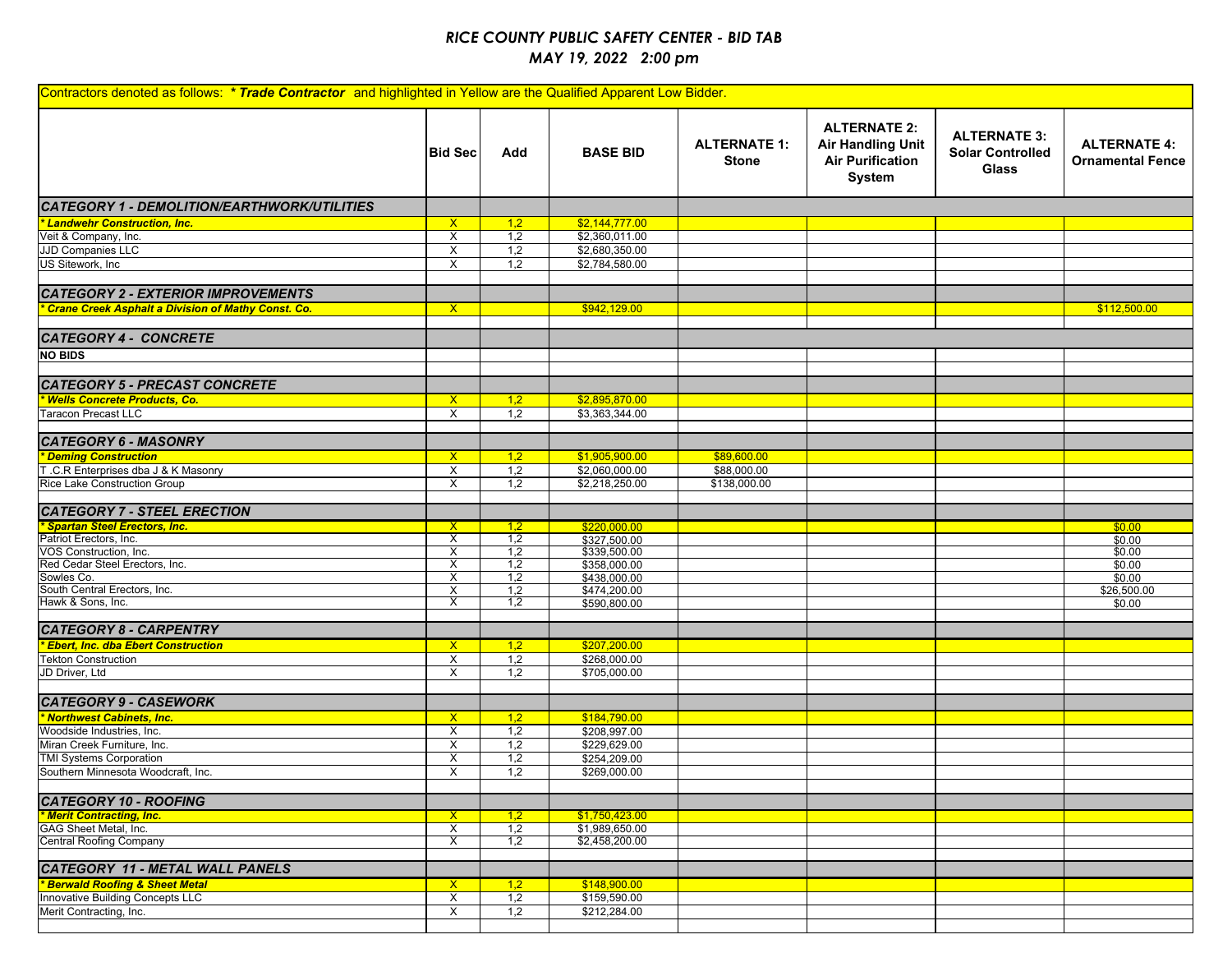| Contractors denoted as follows: * Trade Contractor and highlighted in Yellow are the Qualified Apparent Low Bidder. |                              |                |                 |                                     |                                                                                             |                                                                |                                                |  |  |
|---------------------------------------------------------------------------------------------------------------------|------------------------------|----------------|-----------------|-------------------------------------|---------------------------------------------------------------------------------------------|----------------------------------------------------------------|------------------------------------------------|--|--|
|                                                                                                                     | <b>Bid Sec</b>               | Add            | <b>BASE BID</b> | <b>ALTERNATE 1:</b><br><b>Stone</b> | <b>ALTERNATE 2:</b><br><b>Air Handling Unit</b><br><b>Air Purification</b><br><b>System</b> | <b>ALTERNATE 3:</b><br><b>Solar Controlled</b><br><b>Glass</b> | <b>ALTERNATE 4:</b><br><b>Ornamental Fence</b> |  |  |
| <b>CATEGORY 12 - JOINT SEALANTS</b>                                                                                 |                              |                |                 |                                     |                                                                                             |                                                                |                                                |  |  |
| <b>Sunrise Specialty Contracting, Inc.</b>                                                                          | $\mathsf{X}$                 | 1,2            | \$162,220.00    |                                     |                                                                                             |                                                                |                                                |  |  |
| Wells Concrete Products Co. dba Wells Concrete                                                                      | X                            | 1,2            | \$169,080.00    |                                     |                                                                                             |                                                                |                                                |  |  |
| Carciofini Company                                                                                                  | X                            | $\overline{1}$ | \$265,555.00    |                                     |                                                                                             |                                                                |                                                |  |  |
| <b>CATEGORY 13 - ALUMINUM FRAME/WINDOW &amp; GLAZING</b>                                                            |                              |                |                 |                                     |                                                                                             |                                                                |                                                |  |  |
| <b>Heartland Glass Company, Inc.</b>                                                                                | $\mathsf{X}$                 | 1,2            | \$762,497.00    |                                     |                                                                                             | \$34,000.00                                                    |                                                |  |  |
| Ford Metro, Inc.                                                                                                    | $\boldsymbol{\mathsf{X}}$    | 1,2            | \$847,330.00    |                                     |                                                                                             | \$38,050.00                                                    |                                                |  |  |
| United Glass, Inc.                                                                                                  | $\boldsymbol{\mathsf{X}}$    | 1,2            | \$888,937.00    |                                     |                                                                                             | \$37,206.00                                                    |                                                |  |  |
| <b>CATEGORY 14 - OVERHEAD DOORS</b>                                                                                 |                              |                |                 |                                     |                                                                                             |                                                                |                                                |  |  |
|                                                                                                                     |                              |                |                 |                                     |                                                                                             |                                                                |                                                |  |  |
| <b>NO BIDS</b>                                                                                                      |                              |                |                 |                                     |                                                                                             |                                                                |                                                |  |  |
| <b>CATEGORY 15 - GYPSUM BOARD</b><br>* Pietsch Construction, Inc.                                                   |                              |                |                 |                                     |                                                                                             |                                                                |                                                |  |  |
| <b>Pietsch Construction, Inc.</b>                                                                                   | $\mathbf{X}$                 | 1,2            | \$1,144,000.00  |                                     |                                                                                             |                                                                |                                                |  |  |
| RTL Construction, Inc.                                                                                              | X                            | 1,2            | \$1,369,000.00  |                                     |                                                                                             |                                                                |                                                |  |  |
| Commercial Drywall, Inc.                                                                                            | $\times$                     | 1,2            | \$1,508,580.00  |                                     |                                                                                             |                                                                |                                                |  |  |
| <b>CATEGORY 16 - TILE</b>                                                                                           |                              |                |                 |                                     |                                                                                             |                                                                |                                                |  |  |
| <b>Superset Tile &amp; Stone LLC</b>                                                                                | $\mathsf{X}$                 | 1,2            | \$122,000.00    |                                     |                                                                                             |                                                                |                                                |  |  |
| Superior Tile and Terrazzo, Inc.                                                                                    | X                            | 1,2            | \$134,000.00    |                                     |                                                                                             |                                                                |                                                |  |  |
| Black Hawk Tile & Stone, Inc.                                                                                       | X                            | 1,2            | \$159,418.00    |                                     |                                                                                             |                                                                |                                                |  |  |
| Advance Terrazzo & Tile Co. Inc.                                                                                    | X                            | 1,2            | \$161,840.00    |                                     |                                                                                             |                                                                |                                                |  |  |
| Grazzini Brothers & Company                                                                                         | X                            | 1,2            | \$178,335.00    |                                     |                                                                                             |                                                                |                                                |  |  |
| Palmer Sodenberg, Inc.                                                                                              | $\boldsymbol{\mathsf{X}}$    | 1,2            | \$213,300.00    |                                     |                                                                                             |                                                                |                                                |  |  |
| <b>CATEGORY 17 - ACOUSTICAL TREATMENTS</b>                                                                          |                              |                |                 |                                     |                                                                                             |                                                                |                                                |  |  |
| <b>Palmer Soderberg, Inc.</b>                                                                                       | $\mathsf{X}$                 | 1,2            | \$183,571.00    |                                     |                                                                                             |                                                                |                                                |  |  |
| Twin City Acoustics, Inc.                                                                                           | $\mathsf{X}$                 | 1,2            | \$184,700.00    |                                     |                                                                                             |                                                                |                                                |  |  |
|                                                                                                                     |                              |                |                 |                                     |                                                                                             |                                                                |                                                |  |  |
| <b>CATEGORY 18 - FLOORING</b>                                                                                       |                              |                |                 |                                     |                                                                                             |                                                                |                                                |  |  |
| * Arnquist Carpets Plus                                                                                             | $\mathsf{X}$                 | 1,2            | \$307,000.00    |                                     |                                                                                             |                                                                |                                                |  |  |
| Floors By Beckers                                                                                                   | $\times$                     | 1,2            | \$317,582.00    |                                     |                                                                                             |                                                                |                                                |  |  |
| Superset Tile and Stone LLC                                                                                         | X<br>$\overline{\mathsf{x}}$ | 1,2            | \$328,000.00    |                                     |                                                                                             |                                                                |                                                |  |  |
| Grazzini Brothers & Company                                                                                         |                              | 1,2            | \$474,144.00    |                                     |                                                                                             |                                                                |                                                |  |  |
| <b>CATEGORY 19 - EPOXY FLOORING</b>                                                                                 |                              |                |                 |                                     |                                                                                             |                                                                |                                                |  |  |
| <b>Concrete Specialties Midwest, Inc.</b>                                                                           | CC                           |                | \$112,000.00    |                                     |                                                                                             |                                                                |                                                |  |  |
|                                                                                                                     |                              |                |                 |                                     |                                                                                             |                                                                |                                                |  |  |
| <b>CATEGORY 20 - PAINTING</b><br><i><b>* Fransen Decorating, Inc.</b></i><br><b>Fransen Decorating, Inc.</b>        | $\mathsf{X}$                 | 1,2            | \$224,100.00    |                                     |                                                                                             |                                                                |                                                |  |  |
| Colorful Concepts Painting                                                                                          | X                            | 1,2            | \$263,100.00    |                                     |                                                                                             |                                                                |                                                |  |  |
| Steinbrecher Painting, Inc.                                                                                         | $\boldsymbol{\mathsf{X}}$    | 1,2            | \$317,700.00    |                                     |                                                                                             |                                                                |                                                |  |  |
|                                                                                                                     |                              |                |                 |                                     |                                                                                             |                                                                |                                                |  |  |
| CATEGORY 21 - FOLDING PANEL PARTITIONS<br><mark>*WL Hall Co</mark>                                                  | $\overline{CC}$              | 1,2            | \$66,821.00     |                                     |                                                                                             |                                                                |                                                |  |  |
|                                                                                                                     |                              |                |                 |                                     |                                                                                             |                                                                |                                                |  |  |
| <b>CATEGORY 22 - HIGH DENSITY STORAGE</b>                                                                           |                              |                |                 |                                     |                                                                                             |                                                                |                                                |  |  |
| <b>Mid-America Business Systems</b>                                                                                 | $\mathsf{X}$                 | 1,2            | \$58,191.88     |                                     |                                                                                             |                                                                |                                                |  |  |
|                                                                                                                     |                              |                |                 |                                     |                                                                                             |                                                                |                                                |  |  |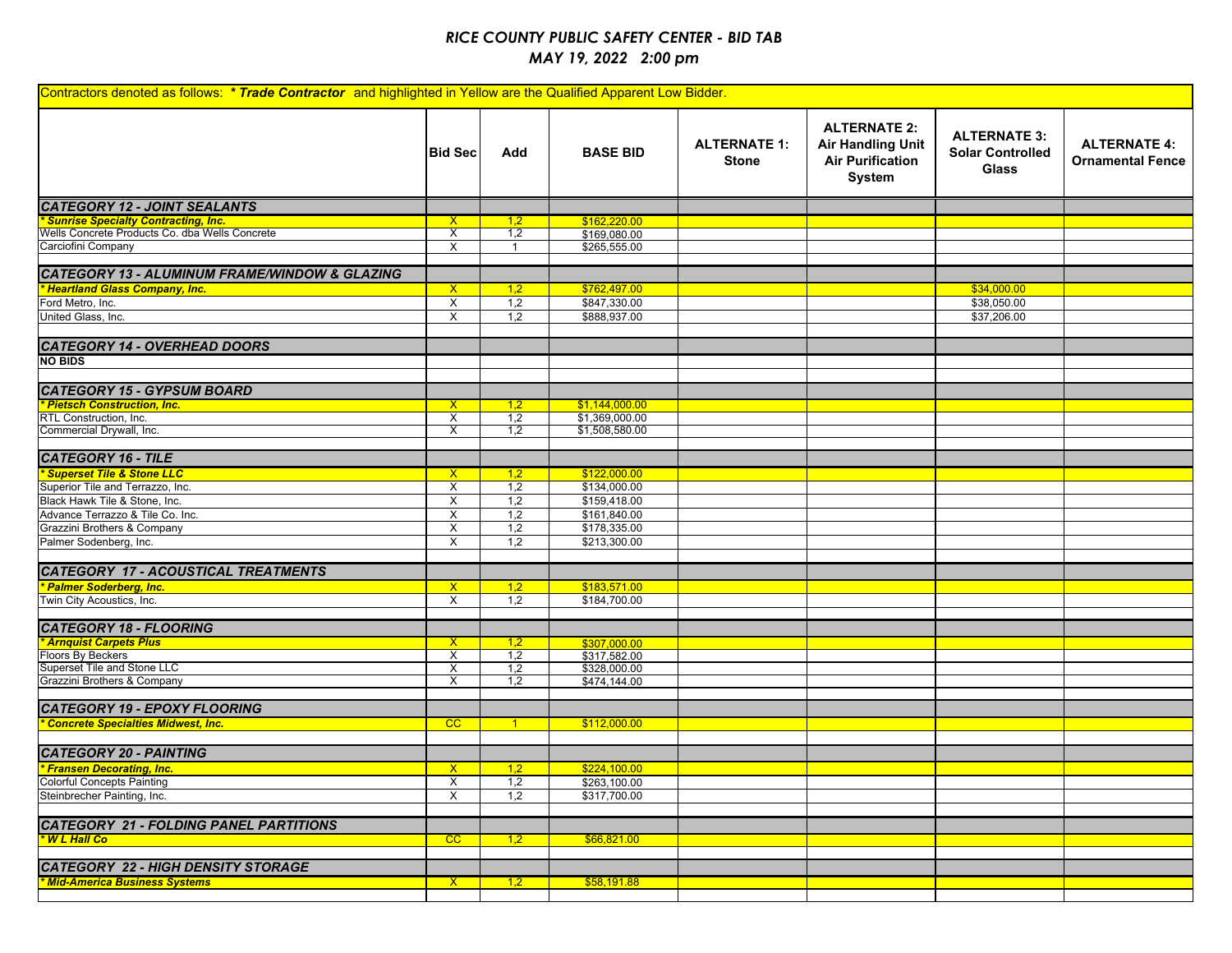| Contractors denoted as follows: * Trade Contractor and highlighted in Yellow are the Qualified Apparent Low Bidder.           |                                           |            |                                  |                                     |                                                                                      |                                                                |                                                |  |
|-------------------------------------------------------------------------------------------------------------------------------|-------------------------------------------|------------|----------------------------------|-------------------------------------|--------------------------------------------------------------------------------------|----------------------------------------------------------------|------------------------------------------------|--|
|                                                                                                                               | <b>Bid Sec</b>                            | Add        | <b>BASE BID</b>                  | <b>ALTERNATE 1:</b><br><b>Stone</b> | <b>ALTERNATE 2:</b><br><b>Air Handling Unit</b><br><b>Air Purification</b><br>System | <b>ALTERNATE 3:</b><br><b>Solar Controlled</b><br><b>Glass</b> | <b>ALTERNATE 4:</b><br><b>Ornamental Fence</b> |  |
| <b>CATEGORY 23 - FOOD SERVICE EQUIPMENT</b>                                                                                   |                                           |            |                                  |                                     |                                                                                      |                                                                |                                                |  |
| <b>Plexus Co. dba Culinex</b>                                                                                                 | $\mathsf{X}$                              | 1,2        | \$310,420.00                     |                                     |                                                                                      |                                                                |                                                |  |
| <b>Boelter LLC</b>                                                                                                            | $\overline{\mathsf{x}}$                   | 1,2        | \$348,968.75                     |                                     |                                                                                      |                                                                |                                                |  |
| <b>Trimark Marlinn LLC</b>                                                                                                    | $\overline{\mathsf{x}}$                   | 1,2        | \$363,800.00                     |                                     |                                                                                      |                                                                |                                                |  |
| <b>CATEGORY 24 - LAUNDRY EQUIPMENT</b>                                                                                        |                                           |            |                                  |                                     |                                                                                      |                                                                |                                                |  |
| <b>E. Weinberg Supply &amp; Equipment</b>                                                                                     | $\mathsf{X}$                              | 1,2        | \$60,715.69                      |                                     |                                                                                      |                                                                |                                                |  |
|                                                                                                                               |                                           |            |                                  |                                     |                                                                                      |                                                                |                                                |  |
|                                                                                                                               |                                           |            |                                  |                                     |                                                                                      |                                                                |                                                |  |
| <b>CATEGORY 25 - DETENTION EQUIPMENT</b><br>* Pauly Jail Building Company, Inc.<br><b>Pauly Jail Building Company, Inc.</b>   | $\mathsf{X}$                              | 1,2        | \$3,551,000.00                   |                                     |                                                                                      |                                                                |                                                |  |
| Noah Detention Construction LLC                                                                                               | X                                         | 1,2        | \$3,866,500.00                   |                                     |                                                                                      |                                                                |                                                |  |
|                                                                                                                               |                                           |            |                                  |                                     |                                                                                      |                                                                |                                                |  |
| <b>CATEGORY 26 - FIRE PROTECTION</b>                                                                                          |                                           |            |                                  |                                     |                                                                                      |                                                                |                                                |  |
| <b>Summit Fire Protection</b>                                                                                                 | $\mathsf{X}$                              | 1,2        | \$440,540.00                     |                                     |                                                                                      |                                                                |                                                |  |
| Total Fire Protection, Inc.                                                                                                   | $\overline{X}$                            | 1,2        | \$690,000.00                     |                                     |                                                                                      |                                                                |                                                |  |
|                                                                                                                               |                                           |            |                                  |                                     |                                                                                      |                                                                |                                                |  |
| <b>CATEGORY 27 - PLUMBING</b><br>* Davis Mechanical Systems                                                                   |                                           |            |                                  |                                     |                                                                                      |                                                                |                                                |  |
| <b>Davis Mechanical Systems</b>                                                                                               | $\overline{X}$                            | 1,2        | \$2,897,000.00                   |                                     |                                                                                      |                                                                |                                                |  |
| Weidner Plumbing & Heating Company                                                                                            | Χ                                         | 1,2        | \$3,057,000.00                   |                                     |                                                                                      |                                                                |                                                |  |
| Ryan Mechanical, Inc.                                                                                                         | X                                         | 1,2        | \$3,439,000.00                   |                                     |                                                                                      |                                                                |                                                |  |
| Master Mechanical, Inc.                                                                                                       | $\overline{\mathsf{x}}$                   | 1,2        | \$3,595,200.00                   |                                     |                                                                                      |                                                                |                                                |  |
| RJ Mechanical, Inc.<br>Faribo Plumbing & Heating, Inc.                                                                        | $\overline{\mathsf{x}}$<br>$\overline{X}$ | 1,2<br>1,2 | \$4,190,000.00<br>\$5,485,900.00 |                                     |                                                                                      |                                                                |                                                |  |
|                                                                                                                               |                                           |            |                                  |                                     |                                                                                      |                                                                |                                                |  |
|                                                                                                                               |                                           |            |                                  |                                     |                                                                                      |                                                                |                                                |  |
| <b>CATEGORY 28 - HVAC PIPING</b><br>* Masters Plumbing Heating & Cooling<br><b>Masters Plumbing Heating &amp; Cooling LLC</b> | $\mathsf{X}$                              | 1,2        | \$1,775,000.00                   |                                     |                                                                                      |                                                                |                                                |  |
| Davis Mechanical Systems                                                                                                      | X                                         | 1,2        | \$2,200,000.00                   |                                     |                                                                                      |                                                                |                                                |  |
| Ryan Mechanical, Inc.                                                                                                         | $\overline{\mathsf{x}}$                   | 1,2        | \$2,225,000.00                   |                                     |                                                                                      |                                                                |                                                |  |
| Weidner Plumbing & Heating Company                                                                                            | $\overline{\mathsf{x}}$                   | 1,2        | \$2,235,000.00                   |                                     |                                                                                      |                                                                |                                                |  |
| RJ Mechanical, Inc.                                                                                                           | X                                         | 1,2        | \$2,249,000.00                   |                                     |                                                                                      |                                                                |                                                |  |
| Master Mechanical, Inc.                                                                                                       | X                                         | 1,2        | \$2,640,500.00                   |                                     |                                                                                      |                                                                |                                                |  |
| <b>CATEGORY 29 - HVAC</b>                                                                                                     |                                           |            |                                  |                                     |                                                                                      |                                                                |                                                |  |
| <b>Chappell Central, Inc.</b>                                                                                                 | $\mathsf{X}$                              | 1,2        | \$2.064.000.00                   |                                     | \$20,000.00                                                                          |                                                                |                                                |  |
| Weidner Plumbing & Heating Company                                                                                            | $\overline{X}$                            | 1,2        | \$2,199,000.00                   |                                     | \$22,000.00                                                                          |                                                                |                                                |  |
| Gemini 26, Inc. dba Bauernfeind Goedtel                                                                                       | $\overline{X}$                            | 1,2        | \$2,264,760.00                   |                                     | \$21,886.00                                                                          |                                                                |                                                |  |
| Master Mechanical, Inc.                                                                                                       | X                                         | 1,2        | \$2,720,000.00                   |                                     | \$20,000.00                                                                          |                                                                |                                                |  |
| <b>General Sheetmetal LLC</b>                                                                                                 | X                                         | 1,2        | \$2,735,700.00                   |                                     | \$20,000.00                                                                          |                                                                |                                                |  |
| D M C Plumbing and Heating, Inc.                                                                                              | X                                         | 1,2        | \$3,366,000.00                   |                                     | \$20,000.00                                                                          |                                                                |                                                |  |
|                                                                                                                               |                                           |            |                                  |                                     |                                                                                      |                                                                |                                                |  |
| <b>CATEGORY 30 - CONTROLS</b>                                                                                                 |                                           |            |                                  |                                     |                                                                                      |                                                                |                                                |  |
| <b>Paape Distributing Co.</b>                                                                                                 | $\mathsf{X}$                              | 1,2        | \$634,320.00                     |                                     | \$0.00                                                                               |                                                                |                                                |  |
| UHL Co.                                                                                                                       | X                                         | 1,2        | \$644,890.00                     |                                     | \$0.00                                                                               |                                                                |                                                |  |
| Egan Company                                                                                                                  | $\times$                                  | 1.2        | \$655,400.00                     |                                     | \$6,400.00                                                                           |                                                                |                                                |  |
|                                                                                                                               |                                           |            |                                  |                                     |                                                                                      |                                                                |                                                |  |
| <b>CATEGORY 31 - TESTING/ADJUSTING &amp; BALANCING</b>                                                                        |                                           |            |                                  |                                     |                                                                                      |                                                                |                                                |  |
| <b>Premier Test &amp; Balance, Inc.</b>                                                                                       | $\mathsf{X}^-$                            | 1,2        | \$42,000.00                      |                                     |                                                                                      |                                                                |                                                |  |
| Marcus Global, Inc. dba SMB of Minnesota                                                                                      | $\overline{\mathsf{x}}$                   | 1,2        | \$51,400.00                      |                                     |                                                                                      |                                                                |                                                |  |
|                                                                                                                               |                                           |            |                                  |                                     |                                                                                      |                                                                |                                                |  |